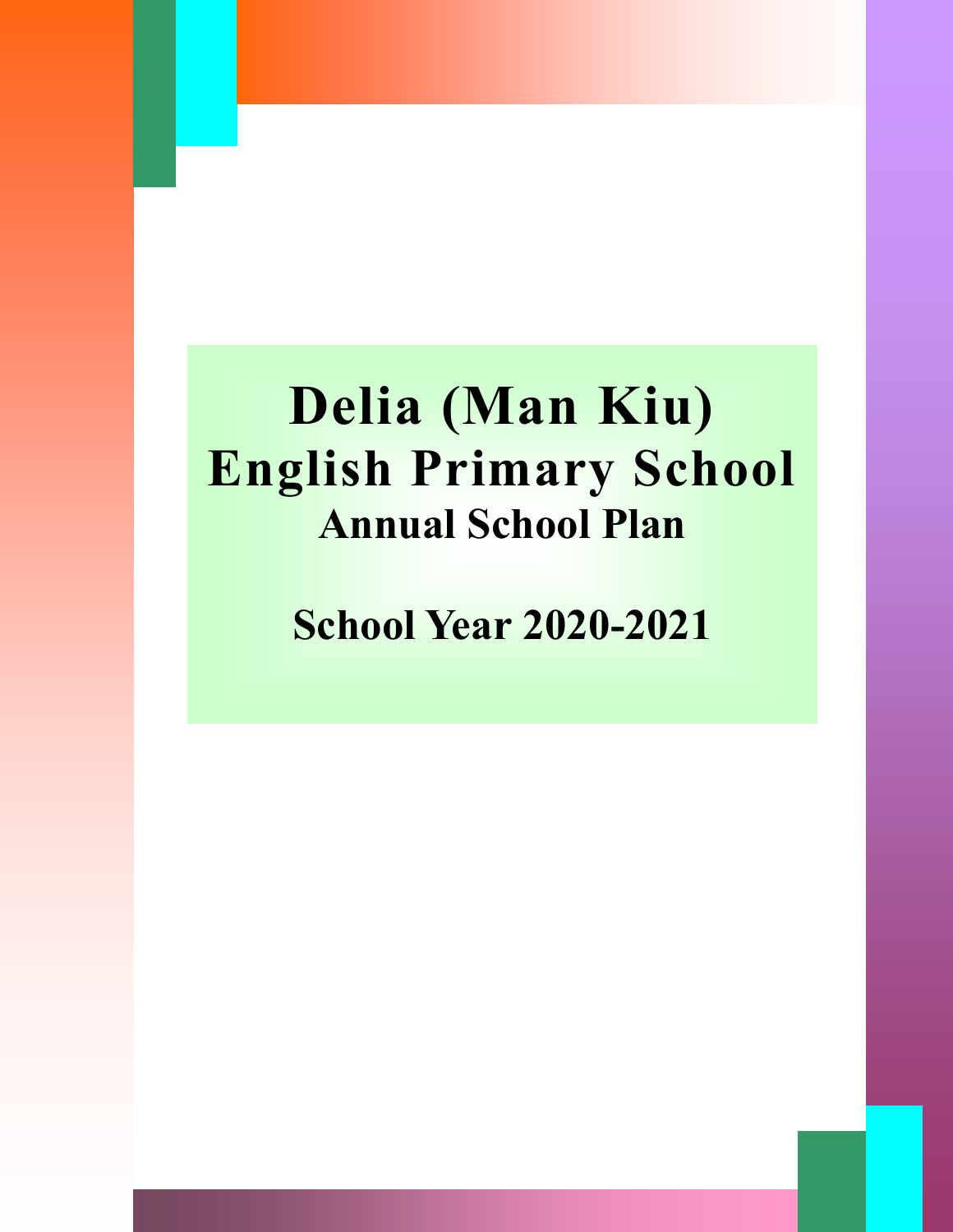### School Vision & Mission

### **Vision and Mission:**

We envision Delia (Man Kiu) English Primary School to become "**OUR HOME**". Of which, students are **O**penminded, strive to **U**nderstand people of different cultures and places with mutual **R**espect. Thereafter, achieving a society of **H**armony is students' **O**bligation by fulfilling the virtues of **M**orality and **E**quality.

The school devotes to actualize the vision in accordance with the spirit of school motto "Harmony in Diversity". The school is committed to cater appropriate education for students with diverse needs in knowledge, skills and attitude, despite their ethnicities, beliefs and socioeconomic background.

### 抱負與使命:

「大家庭」是地利亞(閩僑)英文小學的辦學抱負,旨在培育學生以開放及互相尊重的態度去了解並欣賞 不同文化與地域的人。從而以責任感、道德心和平等觀來創造和諧社會。

學校本著「和而不同」的校訓精神,致力實現「大家庭」的辦學抱負。不論種族、信仰和貧富,學校積 極針對學生在知識、技能與人格等不同學習需要、為他們提供適切的培養。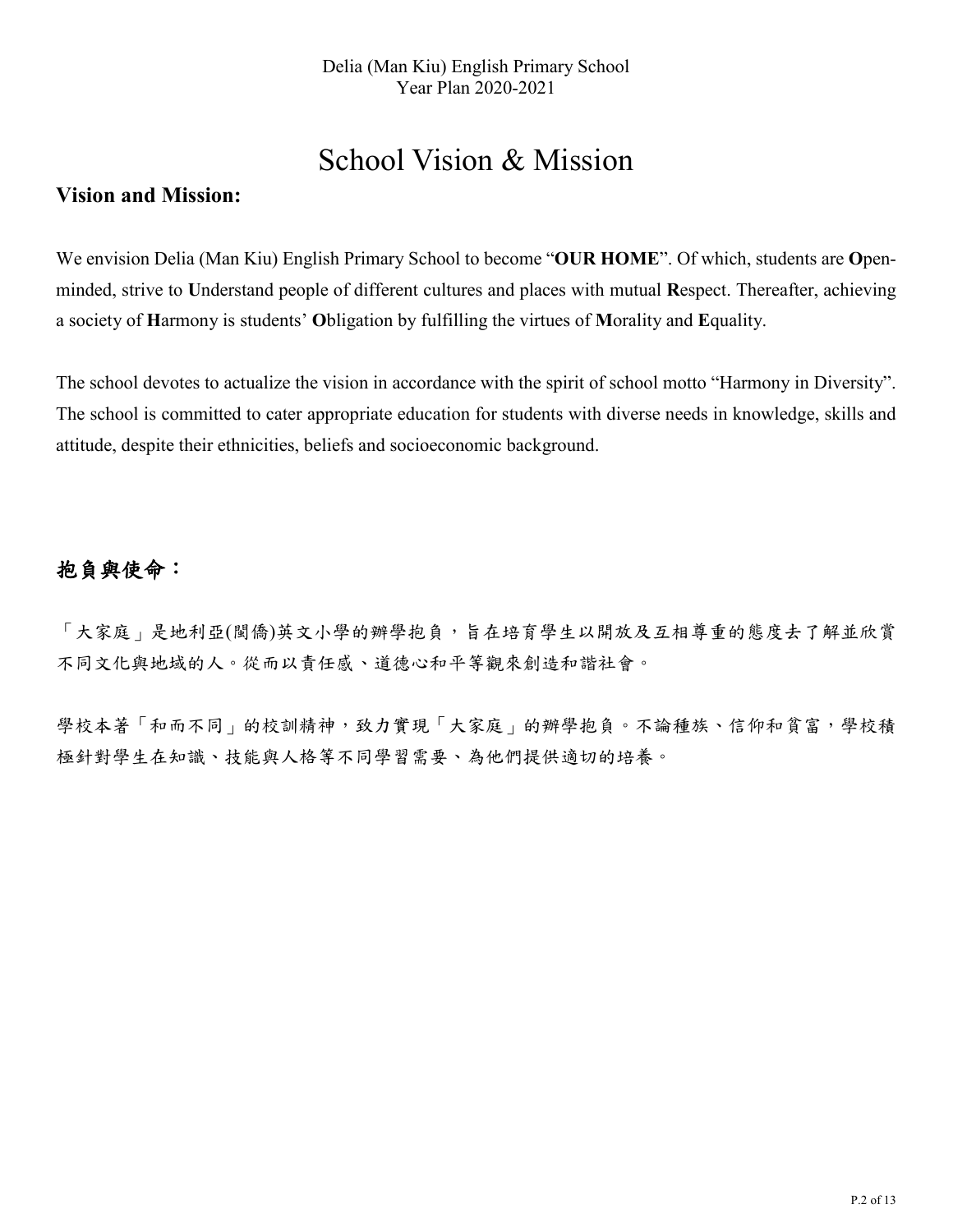## **Delia (Man Kiu) English Primary School**

### **Annual School Plan**

### **School Year 2020-2021**

### **Major Concerns**

- 1. Strengthen the professional development for teachers at school for the school's future growth
- 2. Improve the effectiveness of learning and teaching and develop students' self-learning ability
- 3. Strengthen Moral & Civic Education (responsibility) and develop a positive sense of values.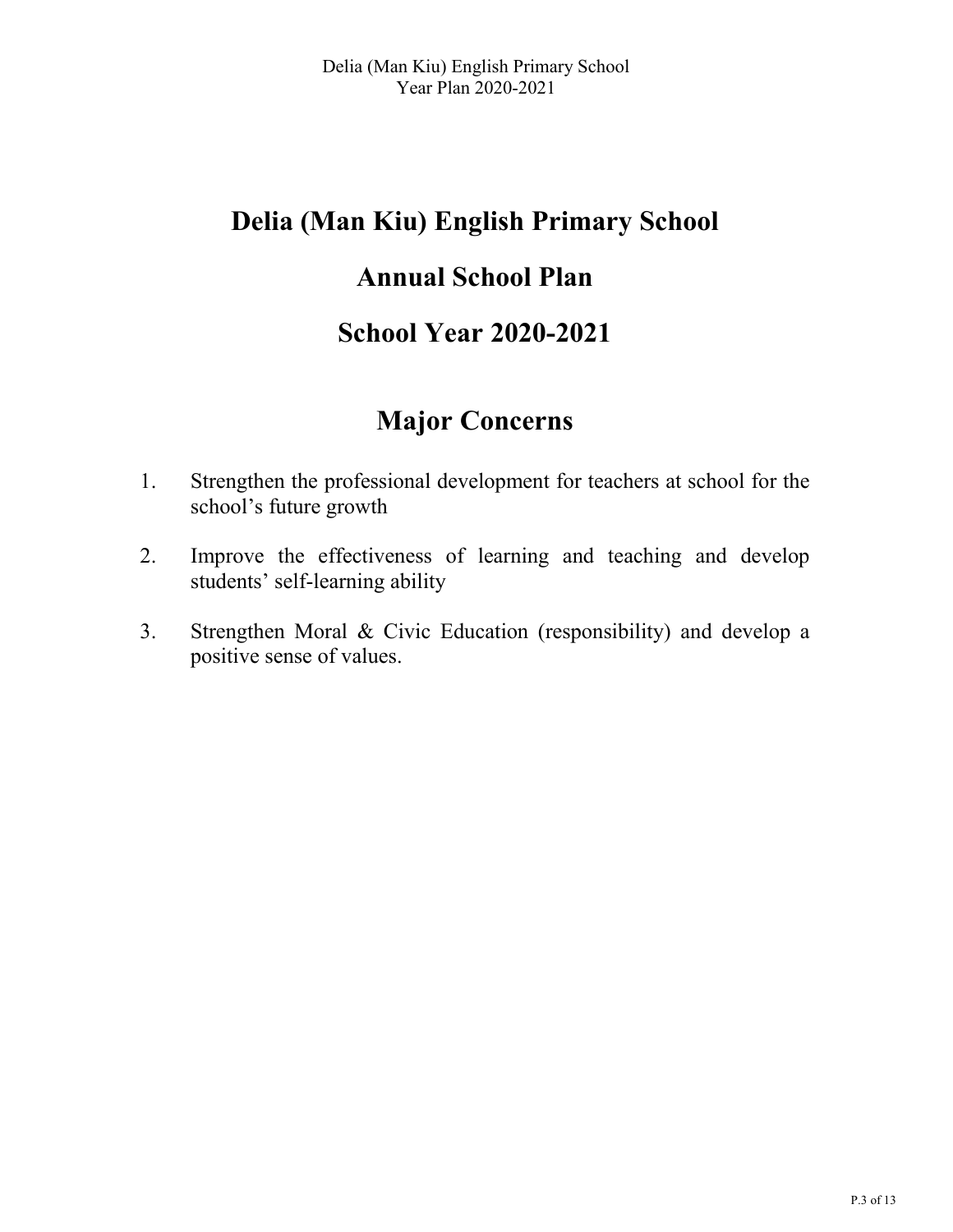#### **Implementation Plan**

**1. Major Concern: Strengthen the professional development for teachers at school for the school's future growth**

| <b>Targets</b> (Intended                                                                                                                                                                                                         | <b>Strategies</b>                                                                                                                                                                                                                                                                                                                                                                                                                                                                                                                | <b>Success Criteria</b>                                                                                                                                                                                                                                                                                                                                                                                                            | <b>Methods of Evaluation</b>                                                                                                                     | <b>Time</b>                   |
|----------------------------------------------------------------------------------------------------------------------------------------------------------------------------------------------------------------------------------|----------------------------------------------------------------------------------------------------------------------------------------------------------------------------------------------------------------------------------------------------------------------------------------------------------------------------------------------------------------------------------------------------------------------------------------------------------------------------------------------------------------------------------|------------------------------------------------------------------------------------------------------------------------------------------------------------------------------------------------------------------------------------------------------------------------------------------------------------------------------------------------------------------------------------------------------------------------------------|--------------------------------------------------------------------------------------------------------------------------------------------------|-------------------------------|
| <b>Outcome</b> )<br>1.1<br>To provide continuous<br>staff<br>development<br>for<br>programmes<br>enhancing the working /<br>effectiveness<br>teaching<br>related to the school<br>development focus on<br>self-directed learning | 1.1.1<br>Provide<br>information<br>of<br>leadership<br>trainings<br>and<br>workshops<br>to the middle<br>management staff<br>1.1.2<br>Organize<br>professional<br>experience sharing sessions and<br>Staff Development Days to<br>enhance the skills required in<br>management<br>1.1.3<br>Establish<br>structure<br>a.<br>scheme<br>for<br>mentorship<br>potential middle managers<br>1.1.4<br>Enhance the effectiveness of<br>the level coordinator system by<br>strengthening the roles of the<br>level coordinators<br>1.1.5 | 70% of middle management staff agree that<br>the sharing sessions can enhance their<br>management skills<br>65% of the participants agree that their<br>management skills have improved.<br>80% of new teachers can carry out the routine<br>works and fulfill the school requirements by<br>the end of first term.<br>75% of teachers agree the level coordinator<br>system can facilitate the collaborative<br>planning process. | • Records of seminars and<br>courses attended<br>• Feedback from teachers<br>• Observation<br>• Questionnaires<br>• Minutes of Level<br>meetings | <b>Scale</b><br>Whole<br>Year |
|                                                                                                                                                                                                                                  | Enrich the theorical knowledge<br>and practical skills of the<br>induction<br>programme<br>to<br>support new teachers                                                                                                                                                                                                                                                                                                                                                                                                            |                                                                                                                                                                                                                                                                                                                                                                                                                                    |                                                                                                                                                  |                               |
|                                                                                                                                                                                                                                  | 1.1.6<br>Encourage teachers to attend<br>seminars or courses related to<br>managing schools and self-<br>directed learning and share their                                                                                                                                                                                                                                                                                                                                                                                       |                                                                                                                                                                                                                                                                                                                                                                                                                                    |                                                                                                                                                  |                               |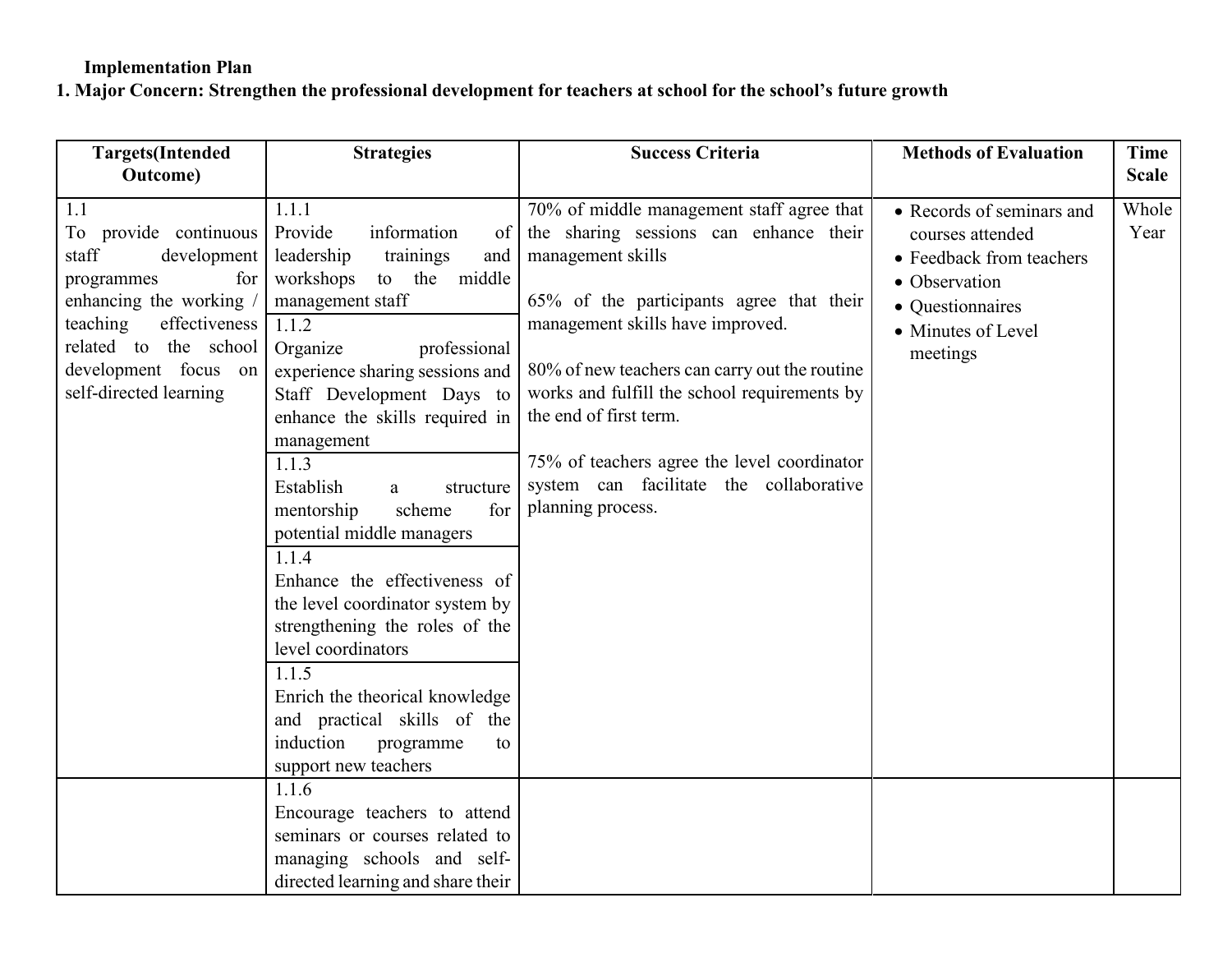### Delia (Man Kiu) English Primary School

|  | Year Plan 2020-2021 |
|--|---------------------|
|--|---------------------|

|                          | good practices in meetings        |                                                       |                                     |       |
|--------------------------|-----------------------------------|-------------------------------------------------------|-------------------------------------|-------|
| 1.2                      | 1.2.1                             | Sharing sessions are conducted and                    | Records of seminars and             | Whole |
| To<br>enhance<br>the     | Encourage<br>teachers<br>to       | 65% of teachers agree that the review                 | the staff development               | Year  |
| professional capacity of | participate<br>in<br>professional | meetings can enhance their planning skills.           | attendance                          |       |
| teachers in the school   | development<br>activities,        |                                                       |                                     |       |
| planning and the self-   | particularly in planning and      |                                                       | Feedback from teachers              |       |
| evaluation               | developing                        | self-directed 65% of teachers reflect the sharing can |                                     |       |
|                          | learning, collaborative lesson    | facilitate the process of their planning work         | Questionnaires                      |       |
|                          | planning and peer<br>lesson       |                                                       |                                     |       |
|                          | observation                       | 65% of the teachers agree that their self -           | <b>School Planning</b><br>$\bullet$ |       |
|                          | 1.2.2                             | evaluation ability has improved.                      |                                     |       |
|                          | Hold meetings and trainings to    |                                                       | Self-evaluation                     |       |
|                          | strengthen the abilities of staff | Professional<br>capacity of teachers<br>is            |                                     |       |
|                          | to conduct self-evaluation at     | strengthened.                                         |                                     |       |
|                          | school and development level      |                                                       |                                     |       |
|                          | and draw up strategic plans on    |                                                       |                                     |       |
|                          | different levels                  |                                                       |                                     |       |
|                          | 1.2.3                             |                                                       |                                     |       |
|                          | Experience<br>sharing<br>among    |                                                       |                                     |       |
|                          | teachers on student's learning    |                                                       |                                     |       |
|                          | effectiveness                     |                                                       |                                     |       |
|                          | 1.2.4                             |                                                       |                                     |       |
|                          | teachers'<br>Deepen               |                                                       |                                     |       |
|                          | understanding<br>self-<br>of      |                                                       |                                     |       |
|                          | evaluation against the school     |                                                       |                                     |       |
|                          | particularly<br>goals,<br>with    |                                                       |                                     |       |
|                          | reference to student learning     |                                                       |                                     |       |
|                          | outcomes and planning through     |                                                       |                                     |       |
|                          | professional trainings            |                                                       |                                     |       |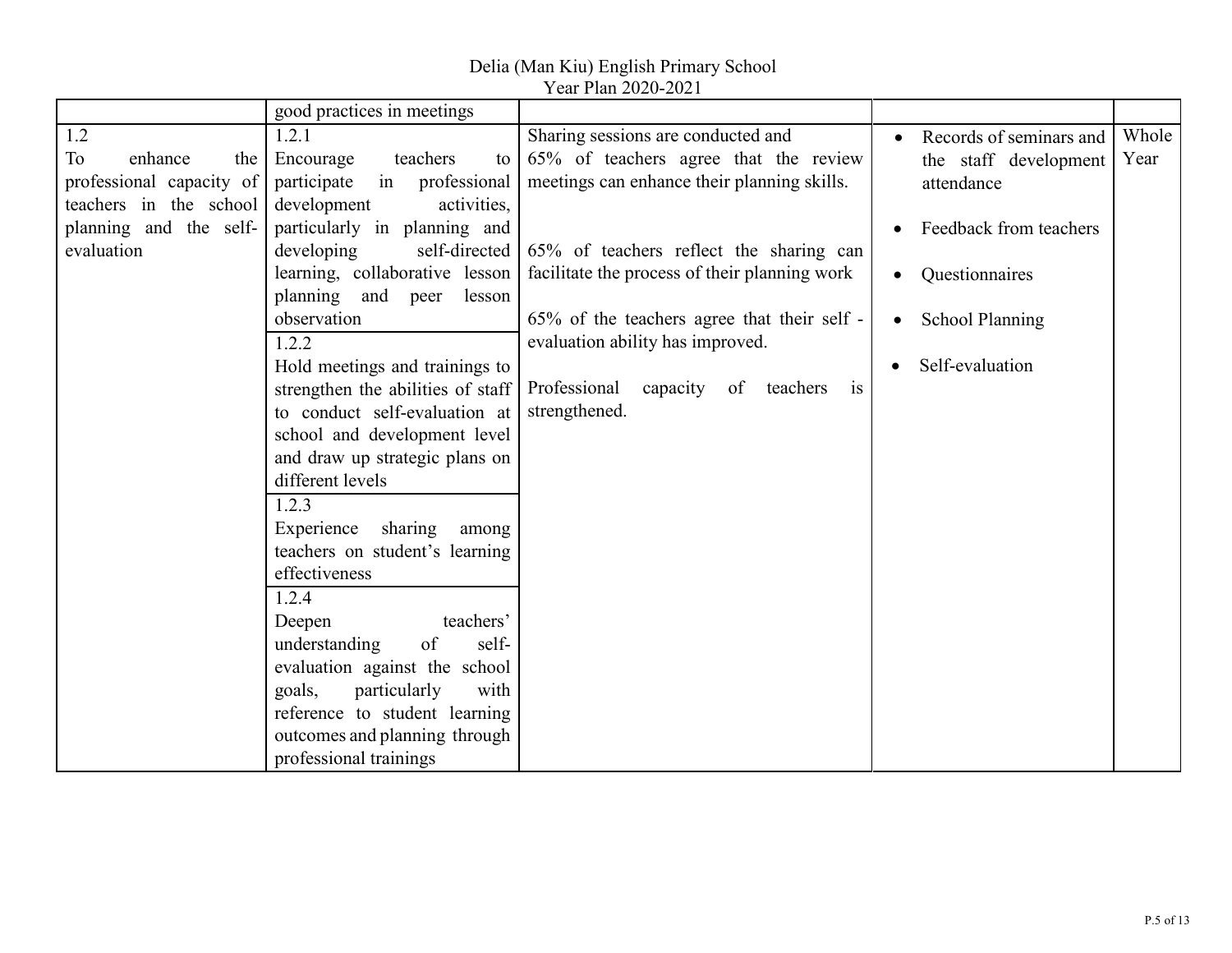### **Major Concern: 2. Improve the effectiveness of learning and teaching and develop students' self-learning ability**

| <b>Targets</b><br>(Intended                                                                                                                                                | <b>Strategies</b>                                                                                                                                                                                                                                                                                                                                                                                                                       | <b>Success Criteria</b>                                                                                                                                                                                                                                                                                                                                                                                                                                                                                                                                                                | <b>Methods of Evaluation</b>                                     | <b>Time</b><br><b>Scale</b> |
|----------------------------------------------------------------------------------------------------------------------------------------------------------------------------|-----------------------------------------------------------------------------------------------------------------------------------------------------------------------------------------------------------------------------------------------------------------------------------------------------------------------------------------------------------------------------------------------------------------------------------------|----------------------------------------------------------------------------------------------------------------------------------------------------------------------------------------------------------------------------------------------------------------------------------------------------------------------------------------------------------------------------------------------------------------------------------------------------------------------------------------------------------------------------------------------------------------------------------------|------------------------------------------------------------------|-----------------------------|
| Outcome)<br>2.1<br>Equip teachers with<br>skills and strategies<br>to identify students'<br>learning<br>needs,<br>monitor<br>and<br>their<br>evaluate<br>learning progress | 2.1.1<br>Organize<br>external<br>training<br>workshops for teachers on how to<br>identify students' learning needs,<br>monitor and evaluate their<br>learning progress<br>2.1.2<br>Arrange teachers' sharing about<br>the applications of multiple e-<br>Learning platforms in real lesson<br>environment to help monitor<br>students' learning progress and<br>evaluate their performance in<br>GSM or subject panel meetings<br>2.1.3 | 70% of teachers agree that the skills and strategies<br>provided in training workshops help identify<br>students' learning needs, monitor and evaluate<br>their learning progress. $(2.1.1)$<br>70% of teachers agree that the teachers' sharing<br>about the application of e-Learning platforms help<br>monitor students' learning progress and evaluate<br>their performance. $(2.1.2)$<br>70% of teachers can demonstrate how to use an e-<br>Learning platform to monitor and evaluate<br>students' learning progress effectively during<br>lesson observation $(2.1.2 \& 2.1.3)$ | Questionnaire<br>(teachers)<br>Lesson observation                | Whole<br>year               |
|                                                                                                                                                                            | Fix an e-Learning platform for<br>each subject panel to focus on so<br>that teachers can effectively<br>utilize it and to keep track of<br>students'<br>learning<br>progress<br>within and outside the lessons                                                                                                                                                                                                                          |                                                                                                                                                                                                                                                                                                                                                                                                                                                                                                                                                                                        |                                                                  |                             |
| $2.\overline{2}$<br>Equip teachers with<br>the<br>skills<br>and<br>that<br>strategies<br>motivate students to<br>learn actively and                                        | 2.2.1<br>Organize<br>training<br>external<br>workshops about self-learning,<br>particularly pre-task and note<br>taking, and how to enhance<br>students' learning motivation                                                                                                                                                                                                                                                            | 70% of teachers agree that the skills and strategies<br>provided in the training workshops about self-<br>learning help<br>enhance<br>students'<br>learning<br>motivation.<br>(2.2.1)                                                                                                                                                                                                                                                                                                                                                                                                  | Questionnaire<br>(teachers)<br>CLP records<br>Lesson observation | Whole<br>year               |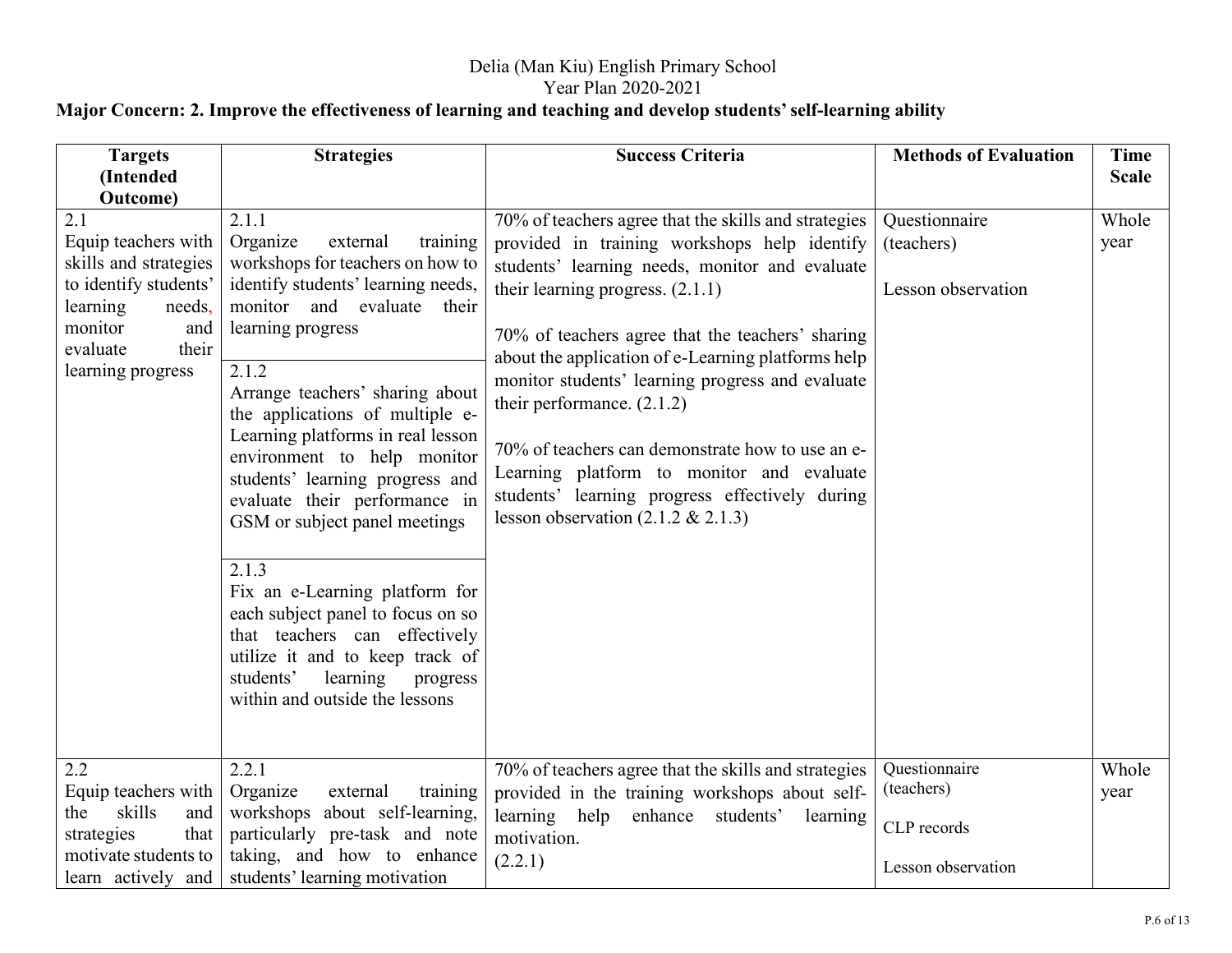| self-<br>demonstrate<br>learning                                                                                | 2.2.2<br>Level coordinators lead teachers<br>to reflect on their pre-task and<br>taking<br>strategies<br>note<br>implemented in the previous<br>chapter or unit during the CLPs<br>2.2.3<br>Facilitate collaborative learning<br>among teachers about self-<br>learning by arranging a fixed<br>time period within their personal<br>time-table for conducting CLPs<br>2.2.4<br>Enable teachers to conduct peer<br>lesson observation focusing on<br>pre-task and note taking teaching<br>strategies while aligning the peer<br>lesson observation with CLP | 70% of teachers regularly reflect on their pre-task<br>and note taking strategies implemented in the<br>previous chapter or unit during the CLPs. (2.2.2)<br>50% of teachers can conduct CLPs for<br>collaborative learning about self-learning at a time<br>period within their personal time-table. (2.2.3)<br>70% of teachers agree that the alignment of peer<br>lesson observation and CLP enables more in-<br>depth understanding of pre-task and note taking<br>teaching strategies. (2.2.4)<br>70% of teachers can demonstrate their self-<br>learning teaching strategies learnt, particularly<br>pre-task and note taking, to motivate students to<br>learn effectively during the lesson observation.<br>(2.2.4) |                                                               |               |
|-----------------------------------------------------------------------------------------------------------------|-------------------------------------------------------------------------------------------------------------------------------------------------------------------------------------------------------------------------------------------------------------------------------------------------------------------------------------------------------------------------------------------------------------------------------------------------------------------------------------------------------------------------------------------------------------|-----------------------------------------------------------------------------------------------------------------------------------------------------------------------------------------------------------------------------------------------------------------------------------------------------------------------------------------------------------------------------------------------------------------------------------------------------------------------------------------------------------------------------------------------------------------------------------------------------------------------------------------------------------------------------------------------------------------------------|---------------------------------------------------------------|---------------|
| 2.3<br>Enable students to<br>take an active role<br>in their learning<br>process such as<br>collecting relevant | 2.3.1<br>Develop students' skills to do<br>with<br>pre-tasks<br>sufficient<br>provision of teachers' scaffolding<br>of<br>provide<br>plenty<br>and<br>opportunities for students to do                                                                                                                                                                                                                                                                                                                                                                      | 70% of teachers agree that students can complete<br>the regular pre-tasks assigned according to their<br>expectation with<br>sufficient provision of<br>scaffolding. $(2.3.1)$<br>70% of students agree that they know how to do                                                                                                                                                                                                                                                                                                                                                                                                                                                                                            | Questionnaires<br>(teachers & students)<br>Lesson observation | Whole<br>year |
| information,<br>summarizing                                                                                     | pre-tasks by applying relevant<br>skills                                                                                                                                                                                                                                                                                                                                                                                                                                                                                                                    | the pre-tasks assigned by their teachers. $(2.3.1)$                                                                                                                                                                                                                                                                                                                                                                                                                                                                                                                                                                                                                                                                         | CLP records                                                   |               |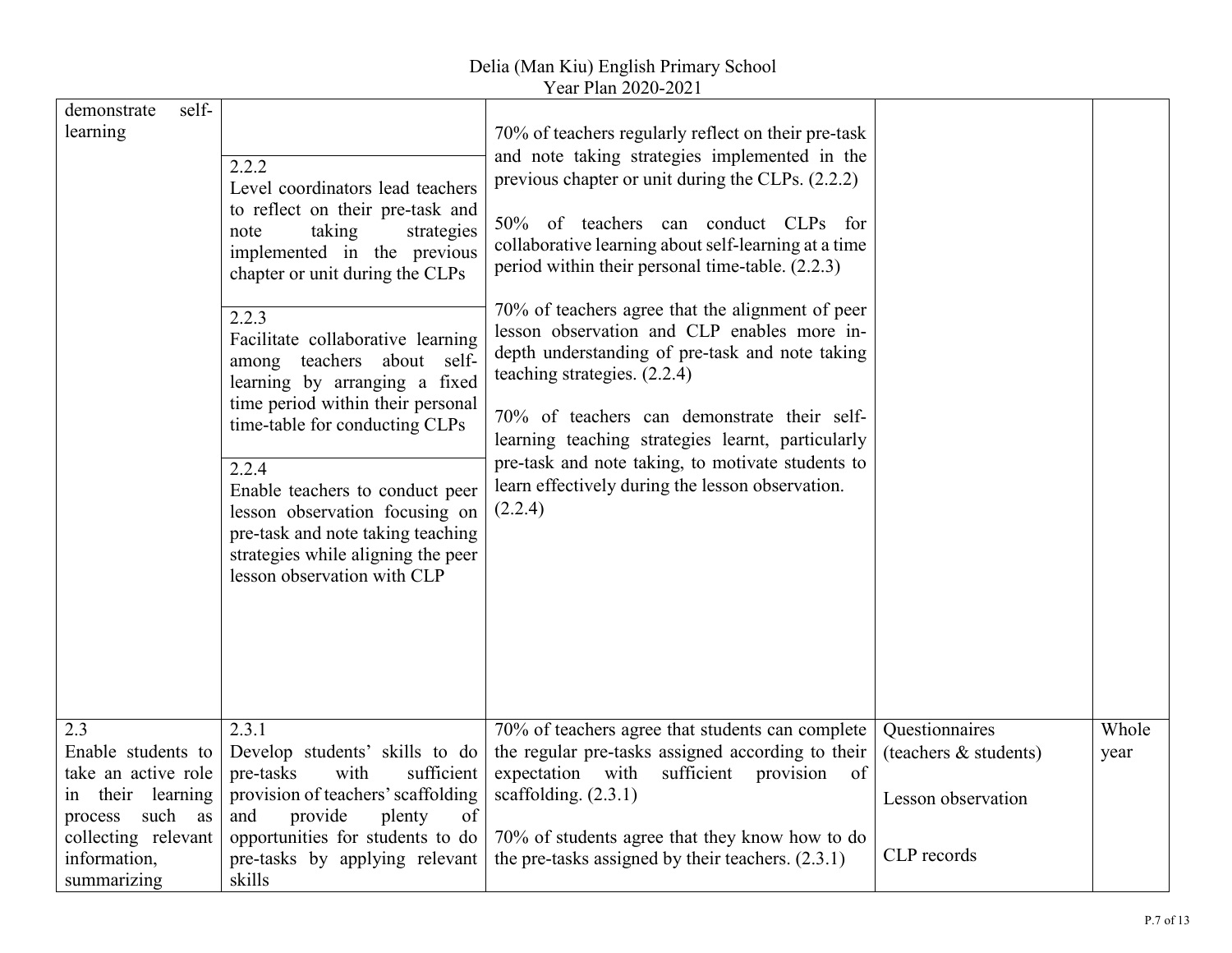| ideas,<br>main                              |                                                                   |                                                     | Students'<br>assessment     |  |
|---------------------------------------------|-------------------------------------------------------------------|-----------------------------------------------------|-----------------------------|--|
| demonstrating                               |                                                                   |                                                     | results in Project Learning |  |
| knowledge<br>learnt<br>and evaluating their |                                                                   |                                                     | Students' overall academic  |  |
| learning progress                           |                                                                   |                                                     | performance                 |  |
| by using feedback                           |                                                                   | 70% of teachers agree that students can identify    |                             |  |
| received                                    | 2.3.2                                                             | and highlight the keywords in reading texts or      |                             |  |
|                                             | students' ability<br>Develop<br>to                                | instructions by themselves. $(2.3.2)$               |                             |  |
|                                             | highlight<br>identify<br>and<br>the                               |                                                     |                             |  |
|                                             | keywords in reading texts or                                      |                                                     |                             |  |
|                                             | instructions                                                      | 70% of students agree that they can identify the    |                             |  |
|                                             |                                                                   | keywords in reading texts or instructions. (2.3.2)  |                             |  |
|                                             | 2.3.3                                                             | 70% of teachers agree that students can effectively |                             |  |
|                                             | students'<br>Develop<br>ability<br>to                             | use graphic organizers to organize and summarize    |                             |  |
|                                             | organize,<br>and<br>summarize                                     | the main ideas. $(2.3.3 \& 2.3.4)$                  |                             |  |
|                                             | consolidate the main ideas or key                                 |                                                     |                             |  |
|                                             | concepts learnt by using various                                  |                                                     |                             |  |
|                                             | graphic organizers such as mind                                   |                                                     |                             |  |
|                                             | maps, charts and diagrams, with                                   | 70% of students agree that they know how to use     |                             |  |
|                                             | sufficient<br>provision<br>of<br>scaffolding particularly for KS1 | graphic organizers learnt to organize and           |                             |  |
|                                             |                                                                   | summarize the main ideas. $(2.3.3 \& 2.3.4)$        |                             |  |
|                                             | 2.3.4                                                             |                                                     |                             |  |
|                                             | Focus<br>on specific<br>graphic                                   |                                                     |                             |  |
|                                             | organizers by different subject                                   | 70% of teachers can provide immediate feedback      |                             |  |
|                                             | panels and key stage levels                                       | to students effectively through teachers' own       |                             |  |
|                                             |                                                                   | evaluation or peer evaluation during the lesson     |                             |  |
|                                             |                                                                   | observation. $(2.3.5 \& 2.3.6)$                     |                             |  |
|                                             | 2.3.5                                                             | 70% of students agree that they find the feedback   |                             |  |
|                                             | Provide plenty of opportunities                                   | from teachers and peers are useful and can          |                             |  |
|                                             | for students to receive immediate                                 | improve their learning. $(2.3.5 \& 2.3.6)$          |                             |  |
|                                             | feedback from teachers and<br>peers, and to conduct self-         |                                                     |                             |  |
|                                             | evaluation                                                        |                                                     |                             |  |
|                                             |                                                                   |                                                     |                             |  |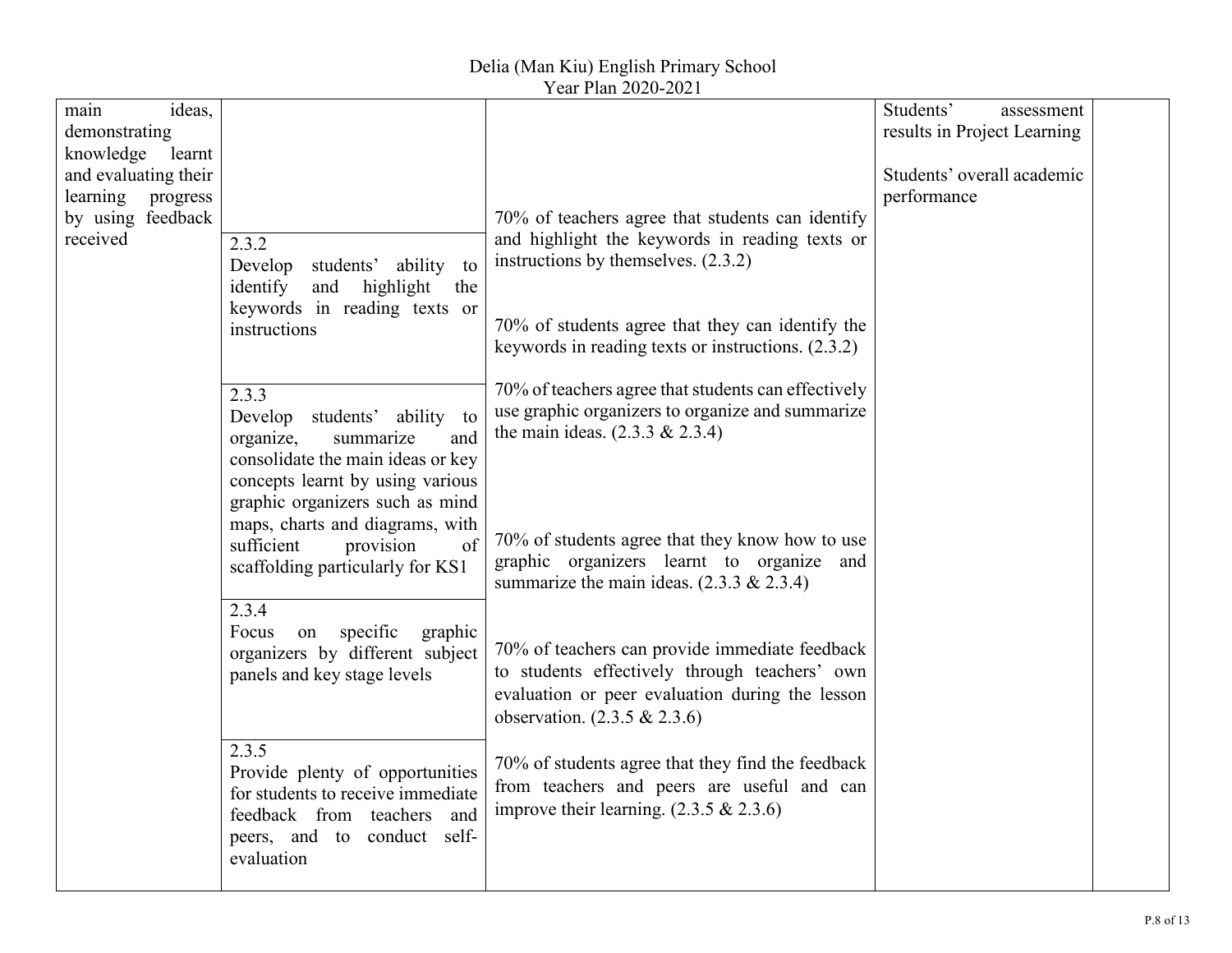| 2.3.6<br>Assign teacher or peer evaluation<br>as one of the key focuses of<br>lesson observation to raise<br>teachers<br>awareness<br>to use<br>feedback to promote students'<br>learning | 70% of teachers discuss about the extended self-<br>learning activities for each chapter or unit during<br>the CLPs. $(2.3.7)$                                                               |  |
|-------------------------------------------------------------------------------------------------------------------------------------------------------------------------------------------|----------------------------------------------------------------------------------------------------------------------------------------------------------------------------------------------|--|
| 2.3.7<br>Provide plenty of opportunities<br>for students to engage in<br>extended self-learning activities<br>by different subject panels                                                 | 70% of students can get grade B or above in<br>Project Learning in terms of the assessment of<br>self-learning skills in each term. (2.3.8)<br>70% of teachers agree that students can self- |  |
| 2.3.8<br>Refine<br>the<br>cross-curricular<br>project learning curriculum to<br>enrich the self-learning elements,<br>particularly the inquiry learning<br>through STEM education         | evaluate their own learning progress through the<br>PIE process. $(2.3.9)$<br>60% of students can get grade B or above in                                                                    |  |
| 2.3.9<br>Guide students to set learning<br>goals, formulate their learning<br>strategies<br>and<br>self-evaluate<br>learning progress for the core<br>subjects in each term               | character assessment in terms of diligence.<br>(2.3.10)<br>70% of teachers agree that their students are eager<br>to engage in various self-learning activities in<br>general.<br>(2.3.10)   |  |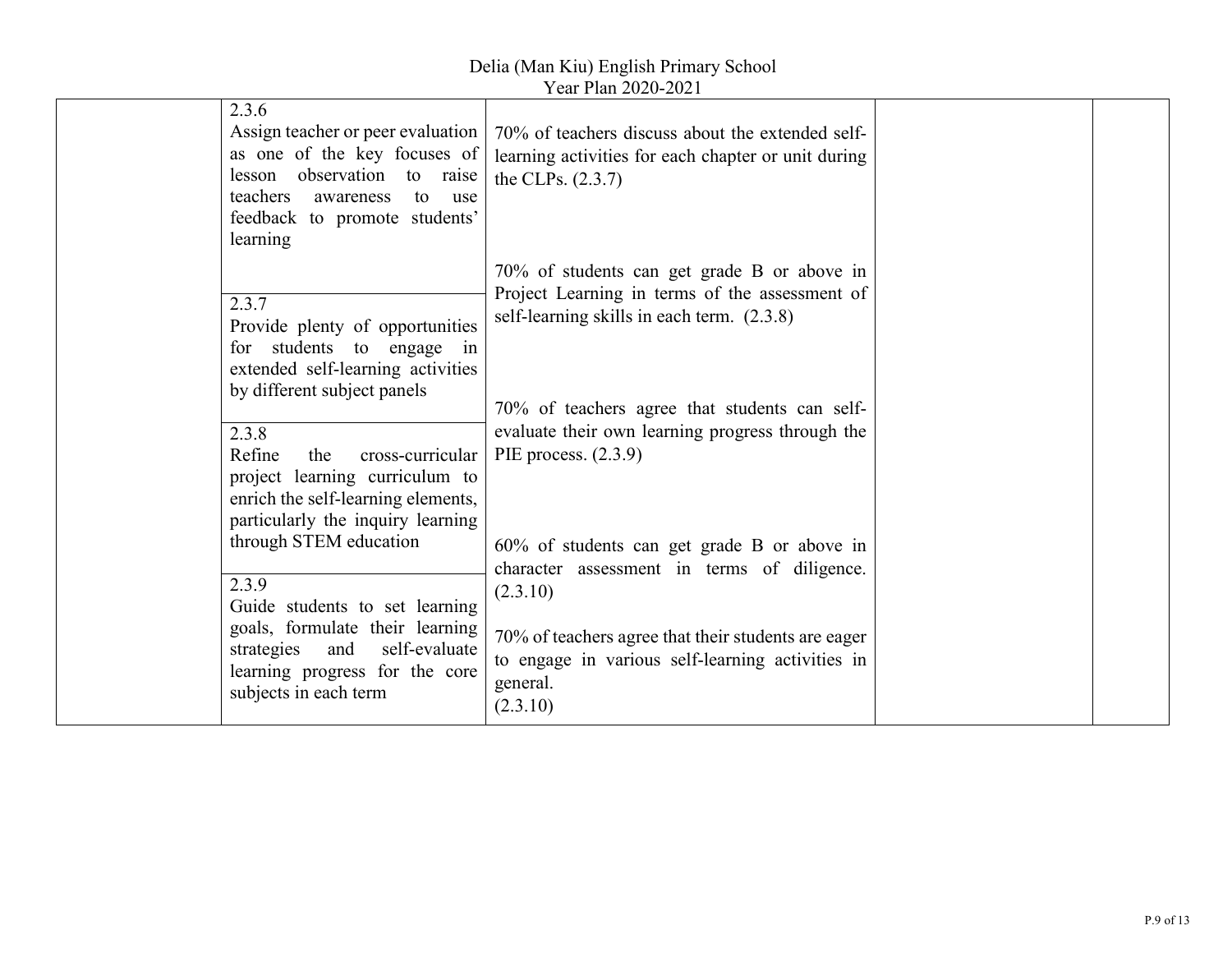| 2.3.10<br>students to engage in various<br>self-learning activities | Implement the whole-school   70% of students reveal that they are eager to<br>award scheme to encourage   engage in various self-learning activities. $(2.3.10)$ |  |
|---------------------------------------------------------------------|------------------------------------------------------------------------------------------------------------------------------------------------------------------|--|
|                                                                     |                                                                                                                                                                  |  |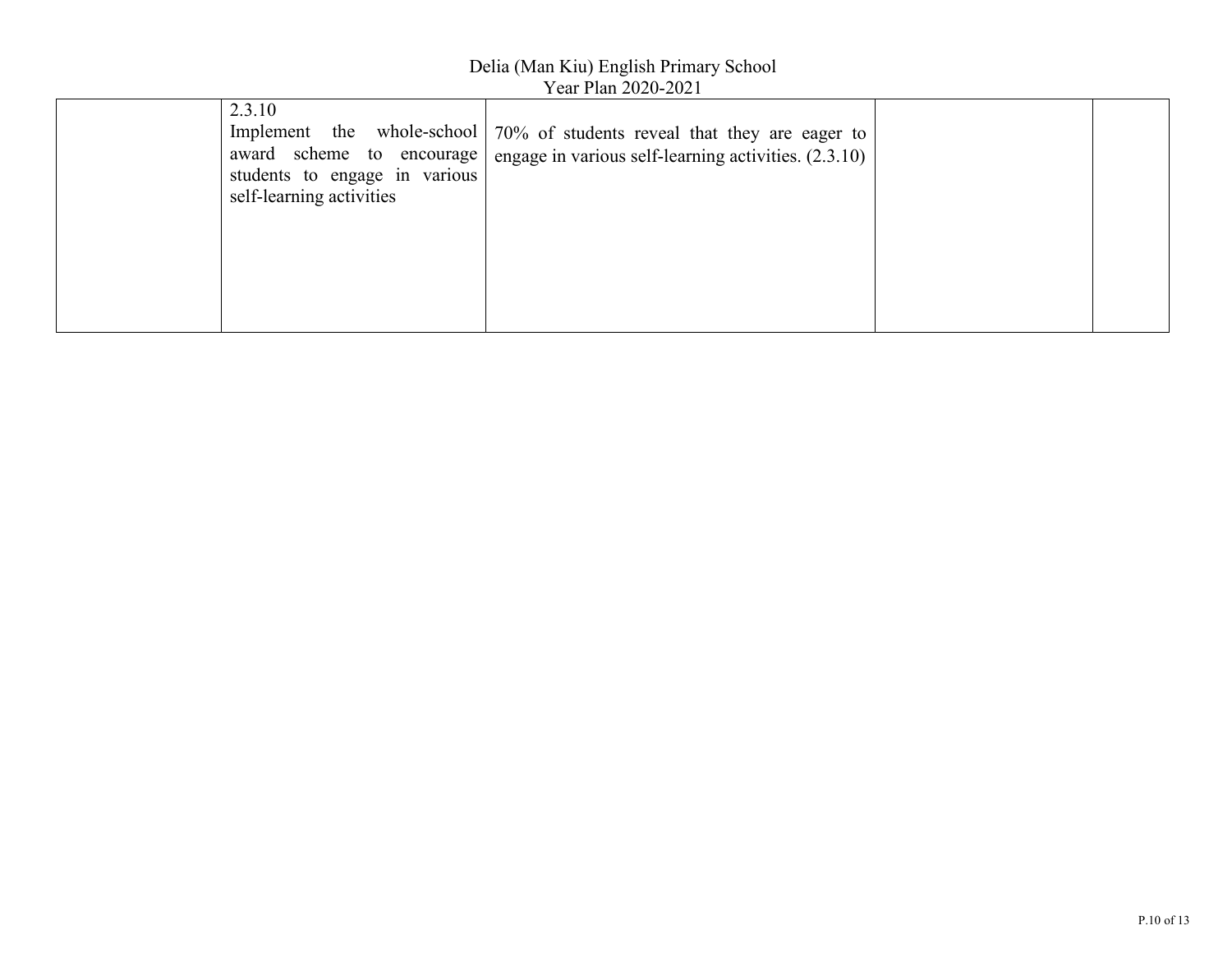#### Delia (Man Kiu) English Primary School Year Plan 2020-2021 **Major Concern 3** :**Strengthen Moral & Civic Education (responsibility) and develop a positive sense of values.**

| 75% of teachers agree that the Personal Growth<br>Education enable students to have a comprehensive<br>Adjust and develop a unique<br>school-based moral and civic<br>moral development.                                                                                                                                                                                                                                                                                                                | Teachers' feedback                               | Whole         |
|---------------------------------------------------------------------------------------------------------------------------------------------------------------------------------------------------------------------------------------------------------------------------------------------------------------------------------------------------------------------------------------------------------------------------------------------------------------------------------------------------------|--------------------------------------------------|---------------|
| education according to the theme<br>in school, and have been<br>75% of students believed that they had a<br>spreading via different means,<br>comprehensive moral development.<br>such as Personal Growth Lesson,<br>Aesop's Fable Scheme, weekly<br>sharing,<br>communion activities,<br>short                                                                                                                                                                                                         | Students' questionnaires<br>(Activities records) | Year          |
| 75% of teachers in charge agree that students are<br>Teachers nurture students with<br>able to do self-reflection and appreciation<br>higher responsibility and greater<br>themselves through the scheme.<br>self-discipline by conducting<br>the<br>guidance of teachers in Book of<br>Remarks (Renamed as Smart-<br>Kids for J1-J3and Smart-Teens<br>Encourage students to set up a<br>long-term or short-term goal for<br>themselves. After setting goals,<br>and<br>systematic recordings should be | Teachers' observation                            | Whole<br>Year |
| moral values in the reality.                                                                                                                                                                                                                                                                                                                                                                                                                                                                            | done to achieve practicing those                 |               |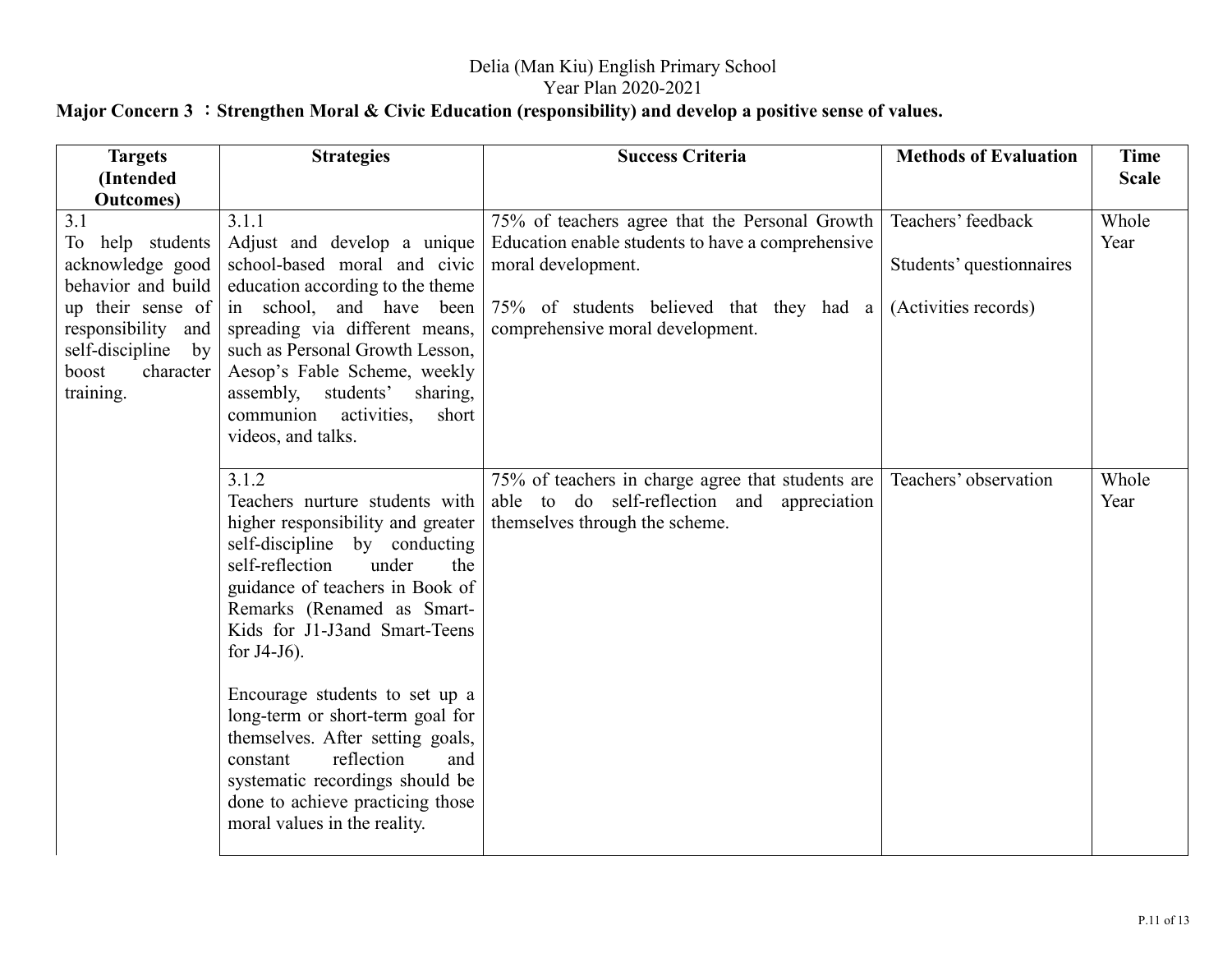Delia (Man Kiu) English Primary School

|                                         |                                                                                                                                                                                                                 | Year Plan 2020-2021                                                                                                                                                                                                                      |                                                                           |               |
|-----------------------------------------|-----------------------------------------------------------------------------------------------------------------------------------------------------------------------------------------------------------------|------------------------------------------------------------------------------------------------------------------------------------------------------------------------------------------------------------------------------------------|---------------------------------------------------------------------------|---------------|
|                                         | 3.1.3<br>Integrate different kinds of<br>reward schemes, so that students<br>can examine their personal<br>achievement and build up their<br>sense of responsibility and self-<br>discipline.<br>(Award scheme) | 75% of teachers agree that the new reward scheme<br>is able to build up students' sense of responsibility<br>and self-discipline<br>From various kinds of moral categories, more than<br>50% of students are rewarded in the whole year. | Teachers' Questionnaires<br><b>Student Questionnaires</b><br>Award record | Whole<br>Year |
|                                         | 3.1.4<br>Sunshine Program: Optimize the<br>merit/demerit scheme with an<br>enhanced improvement scheme                                                                                                          | 75% of teachers agreed that the system with<br>disciplinary follow-up sessions is effective.<br>30% of students can achieve merit from positive<br>behavior.<br>Less than 5% of students get demerit record in each<br>term.             | Teachers' questionnaires<br>Merit/Demerit<br>system<br>record             | Whole<br>Year |
|                                         | 3.1.5<br>Collaborate with subject groups<br>to promote the positive value and<br>attitude<br>through<br>subject<br>activities.                                                                                  | 75% of teachers agree that school is cultivating<br>their understandings of positive moral and civic<br>values by various subject activities.                                                                                            | Teachers' questionnaires                                                  | Whole<br>Year |
|                                         | 3.1.6<br>"Eggsponsibility" program:<br>Cultivate<br>their<br>sense<br>of<br>responsibility and understand the<br>love of their parents through the<br>egg care activity.                                        | 75% of teachers agree the program may cultivate<br>their sense of responsibility and understand the love<br>of their parents.                                                                                                            | Teachers' questionnaires                                                  | $2nd$ Term    |
| $\overline{3.2}$<br>To nurture students | 3.2.1<br>To align with the development of                                                                                                                                                                       | 75% of students participate in or perform in<br>different scenes.                                                                                                                                                                        | Participation record                                                      | Whole<br>year |
|                                         |                                                                                                                                                                                                                 |                                                                                                                                                                                                                                          |                                                                           |               |